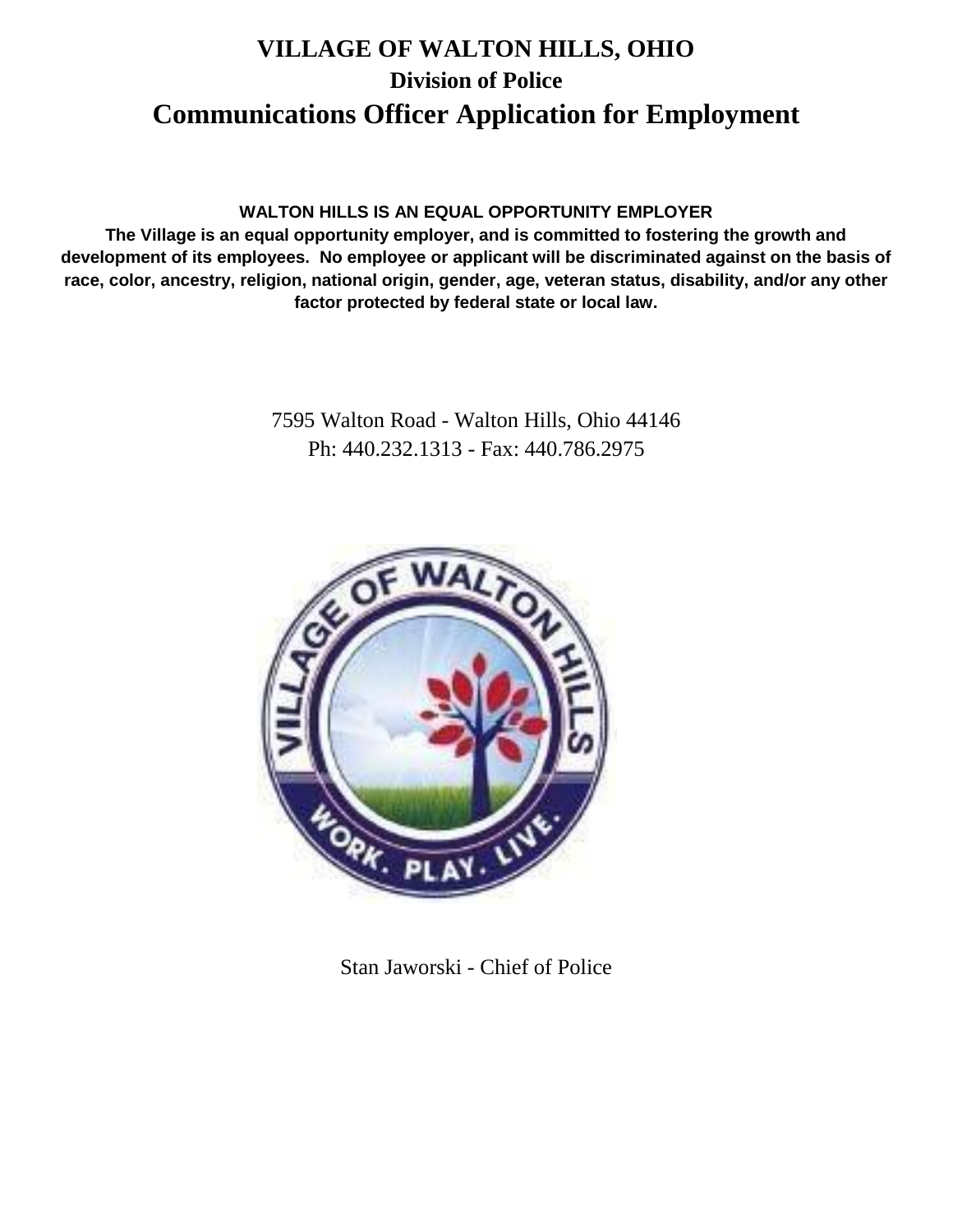#### General Instructions

The information requested in this application is intended for the use of the Walton Hills Police Department. All information contained herein will be subject to verification. To the extent permitted by law the information contained herein will be considered to be confidential and will not be disclosed to any unauthorized person(s).

**Please print all answers except where your signature is required.** You must answer all questions and fill in all blanks, if a question does not apply to your particular circumstance simply insert N/A (Not Applicable) and when answering questions that require dates you must insert full dates, partial month and year responses are not acceptable.

Applicants are strongly cautioned to answer every question truthfully and without evasion. Both the Ohio Revised Code and the Rules and Regulations of the Walton Hills Police Department provide penalties for making false statements of a material fact or for practicing any fraud or deception in obtaining or attempting to obtain employment. Such penalties include rejection for employment or discharge at any time after employment and/or prosecution under Ohio Revised Code Section 2921.13.

### **PERSONAL INFORMATION**

| Are you available to work at the minimum 24 hours per week while training? Yes No |  |  |  |  |
|-----------------------------------------------------------------------------------|--|--|--|--|
| Once training is complete are you available 32 hours per week? Yes No             |  |  |  |  |
| Are you currently working another job? Yes No                                     |  |  |  |  |
| If hired, do you plan on working both jobs? _______ Yes ______ No                 |  |  |  |  |
|                                                                                   |  |  |  |  |

### **AVAILABILITY**

Please only mark when you are *available,* these are our shifts that you could possibly be scheduled

| Shift                        | Monday | Tuesdav | Wednesday | Thursday | Friday | Saturdav | Sunday |
|------------------------------|--------|---------|-----------|----------|--------|----------|--------|
| $7am - 3pm$                  |        |         |           |          |        |          |        |
| $3 \text{pm} - 11 \text{pm}$ |        |         |           |          |        |          |        |
| $11pm - 7am$                 |        |         |           |          |        |          |        |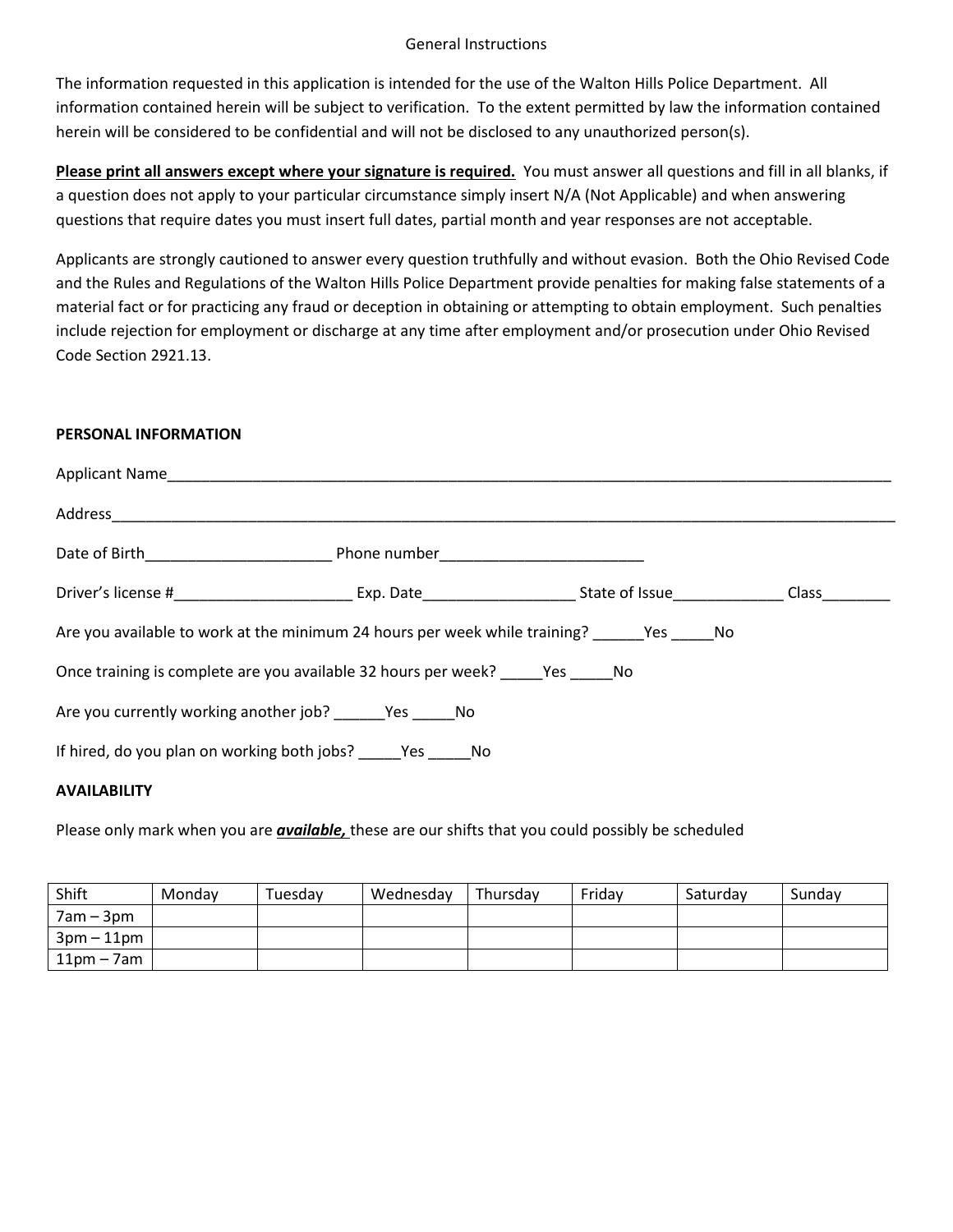#### **WORK HISTORY**

| Have you ever applied for a position with any law enforcement or other government agency? _____ Yes _____ No |  |  |  |  |  |
|--------------------------------------------------------------------------------------------------------------|--|--|--|--|--|
|                                                                                                              |  |  |  |  |  |
|                                                                                                              |  |  |  |  |  |
|                                                                                                              |  |  |  |  |  |
| ,我们也不能在这里的时候,我们也不能在这里的时候,我们也不能会在这里的时候,我们也不能会在这里的时候,我们也不能会在这里的时候,我们也不能会在这里的时候,我们也不                            |  |  |  |  |  |
|                                                                                                              |  |  |  |  |  |
|                                                                                                              |  |  |  |  |  |
|                                                                                                              |  |  |  |  |  |
|                                                                                                              |  |  |  |  |  |
| (If you have any additional information continue on a blank sheet of paper)                                  |  |  |  |  |  |
| Have you ever been discharged or asked to resign from a job? ______ Yes ______ No<br>If "Yes" explain below  |  |  |  |  |  |
|                                                                                                              |  |  |  |  |  |
|                                                                                                              |  |  |  |  |  |

Begin with your current or most recent employment and list your complete work history in chronological order, include in sequence all part time jobs, periods of unemployment and military service. When listing military service, substitute the name, address and rank for the commissioned officer that was your immediate superior, for the "name and address of immediate supervisor" and substitute the name, address and rank of a non-commissioned officer with whom you served.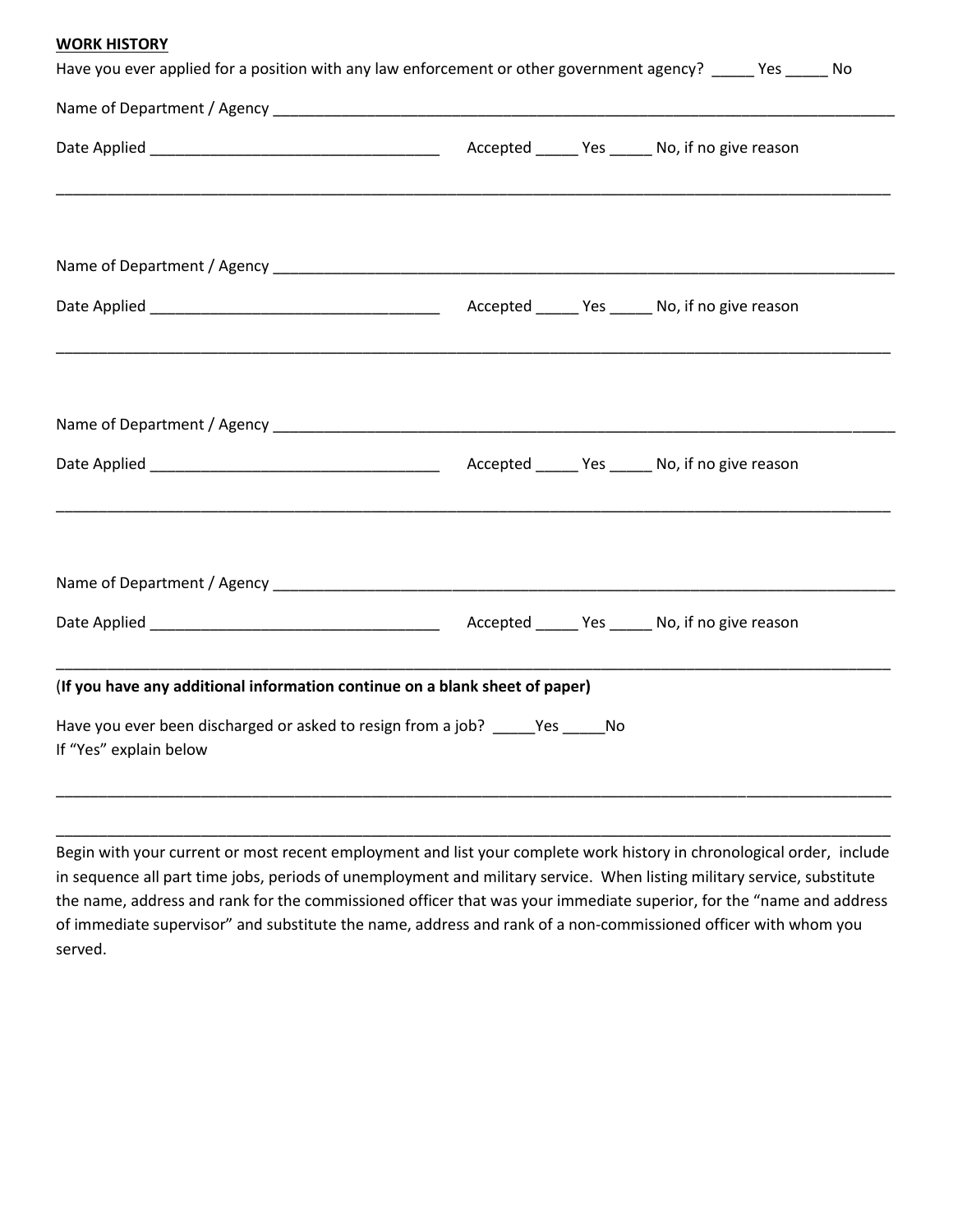|  |  | Reason for Leaving <u>contained by the contractor</u> and the contractor of the contractor of the contractor of the contractor of the contractor of the contractor of the contractor of the contractor of the contractor of the con |  |
|--|--|-------------------------------------------------------------------------------------------------------------------------------------------------------------------------------------------------------------------------------------|--|
|  |  |                                                                                                                                                                                                                                     |  |
|  |  |                                                                                                                                                                                                                                     |  |
|  |  |                                                                                                                                                                                                                                     |  |
|  |  |                                                                                                                                                                                                                                     |  |
|  |  |                                                                                                                                                                                                                                     |  |
|  |  |                                                                                                                                                                                                                                     |  |
|  |  |                                                                                                                                                                                                                                     |  |
|  |  |                                                                                                                                                                                                                                     |  |
|  |  |                                                                                                                                                                                                                                     |  |
|  |  | Address and the contract of the contract of the contract of the contract of the contract of the contract of the contract of the contract of the contract of the contract of the contract of the contract of the contract of th      |  |
|  |  |                                                                                                                                                                                                                                     |  |
|  |  |                                                                                                                                                                                                                                     |  |
|  |  |                                                                                                                                                                                                                                     |  |
|  |  |                                                                                                                                                                                                                                     |  |
|  |  |                                                                                                                                                                                                                                     |  |
|  |  |                                                                                                                                                                                                                                     |  |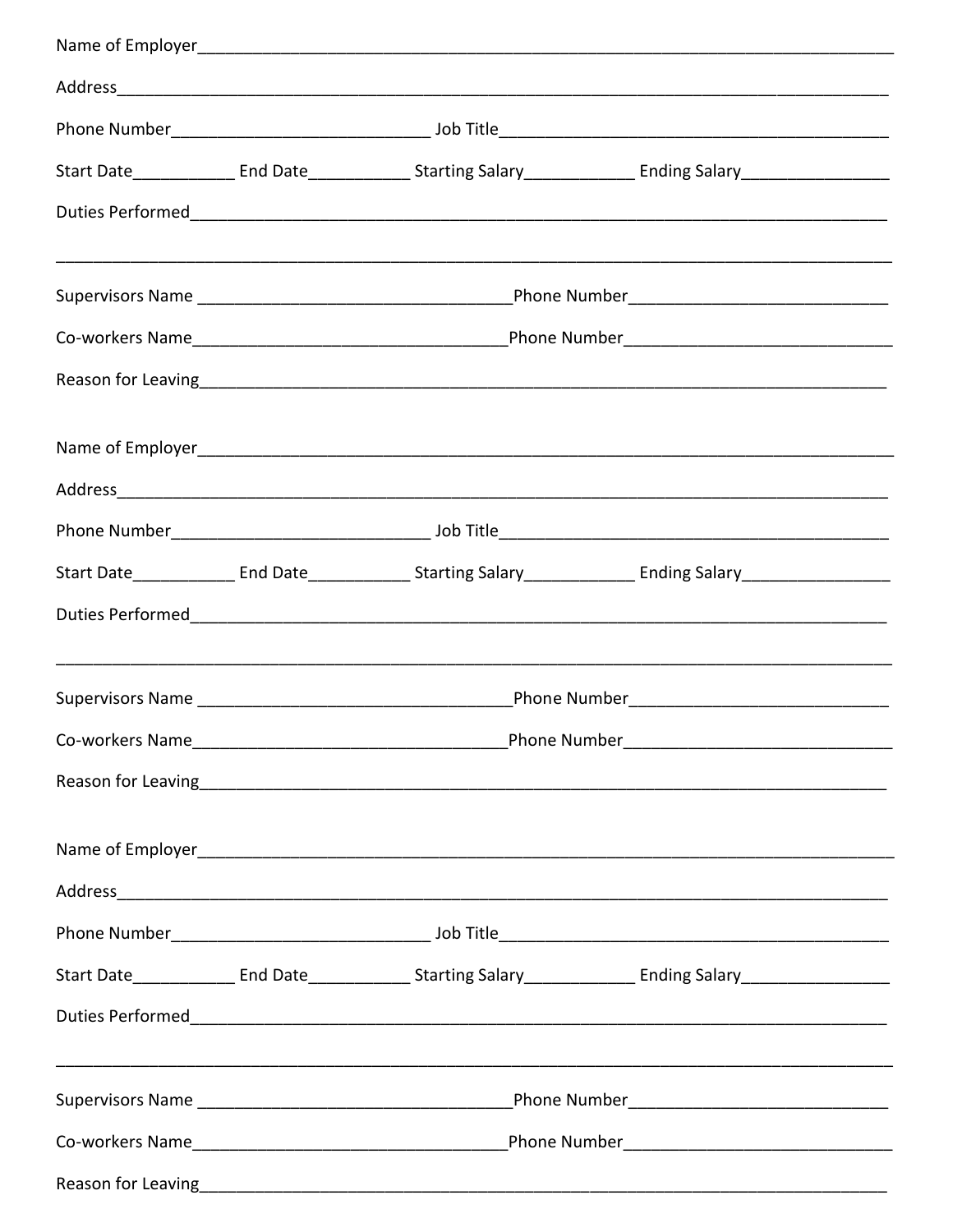### **EDUCATION RECORD**

| High School Graduate / GED? ______ Yes _____ No Year Graduated/ Completed ____________________                                                                                                                                |  |  |  |  |
|-------------------------------------------------------------------------------------------------------------------------------------------------------------------------------------------------------------------------------|--|--|--|--|
| Course of Study (college prep, vocational education, general, etc.) [1001] [2012] [2012] [2012] [2012] [2012] [                                                                                                               |  |  |  |  |
| List each high school, trade school, college or university that you have attended.<br>Start with the most recent school attended.                                                                                             |  |  |  |  |
|                                                                                                                                                                                                                               |  |  |  |  |
|                                                                                                                                                                                                                               |  |  |  |  |
| Dates Attended _______________________________Graduated ____________Yes ____________________No                                                                                                                                |  |  |  |  |
|                                                                                                                                                                                                                               |  |  |  |  |
| Name of School entry and the set of School entry and the set of the set of the set of the set of the set of the set of the set of the set of the set of the set of the set of the set of the set of the set of the set of the |  |  |  |  |
|                                                                                                                                                                                                                               |  |  |  |  |
| Dates Attended _____________________________Graduated ____________Yes ______________________No                                                                                                                                |  |  |  |  |
|                                                                                                                                                                                                                               |  |  |  |  |
|                                                                                                                                                                                                                               |  |  |  |  |
|                                                                                                                                                                                                                               |  |  |  |  |
| Dates Attended _______________________________Graduated ____________Yes ______________________No                                                                                                                              |  |  |  |  |
| <u> 1989 - Jan James James James James James James James James James James James James James James James James J</u>                                                                                                          |  |  |  |  |
|                                                                                                                                                                                                                               |  |  |  |  |
| In what school clubs, extracurricular activities and sports did you participate? _____________________________                                                                                                                |  |  |  |  |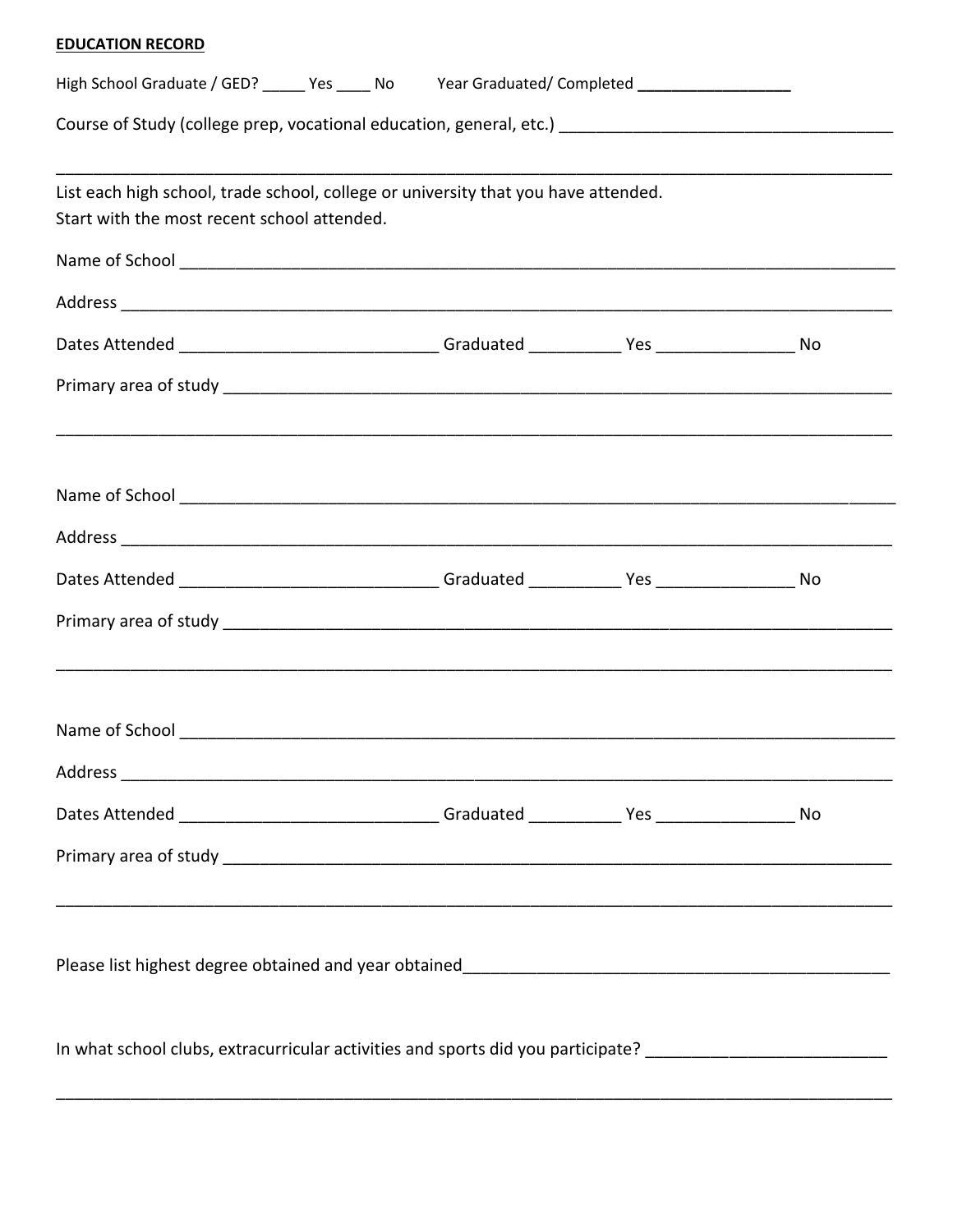### **HEALTH RECORD**

Answer each question completely, in each question note every incident that applies giving the type of incident, date and physician of facility that treated you.

| Do you drink alcoholic beverages? _____Yes _____No                                                                                                                                                         |
|------------------------------------------------------------------------------------------------------------------------------------------------------------------------------------------------------------|
|                                                                                                                                                                                                            |
| <u> 1980 - Jan Lander, amerikansk politik (d. 1980)</u><br>Do you currently use marijuana, hallucinogenic drugs, narcotics, cocaine, barbiturates or amphetamines?<br>$\rule{1em}{0.15mm}$ Yes ________ No |
|                                                                                                                                                                                                            |
| Do you have any medical conditions or disabilities that would prevent you from performing the essential<br>functions of the job of Communications officer? ______ Yes ______ No                            |
| If "Yes" what kinds of reasonable accommodation(s) will you require to enable you to perform the essential                                                                                                 |
|                                                                                                                                                                                                            |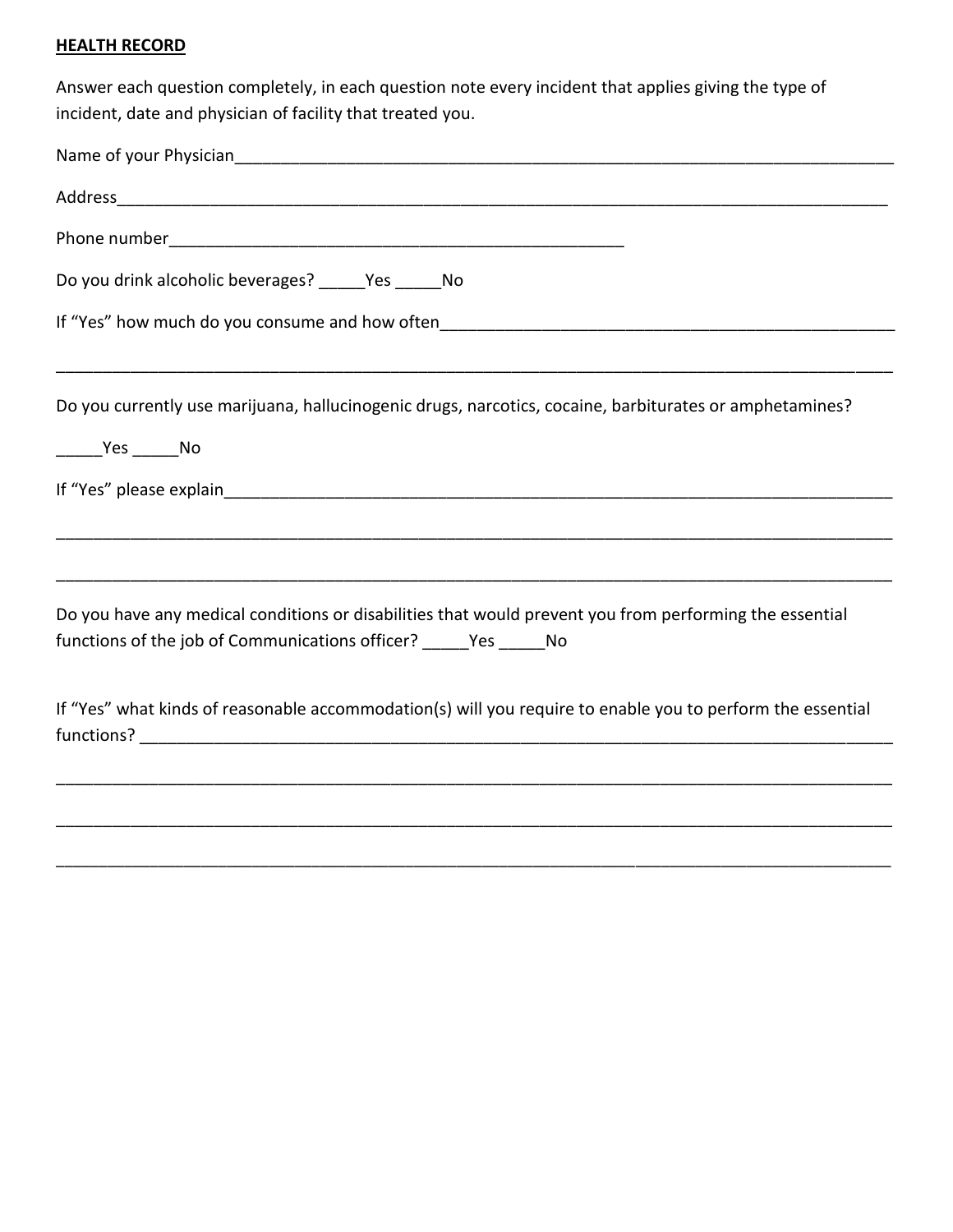## **PERSONAL REFERENCES**

List six persons other than relatives, past employers or immediate neighbors who have known you for a period of more than three years.

| Occupation and the contract of the contract of the contract of the contract of the contract of the contract of |  |
|----------------------------------------------------------------------------------------------------------------|--|
|                                                                                                                |  |
|                                                                                                                |  |
|                                                                                                                |  |
|                                                                                                                |  |
|                                                                                                                |  |
|                                                                                                                |  |
|                                                                                                                |  |
|                                                                                                                |  |
|                                                                                                                |  |
|                                                                                                                |  |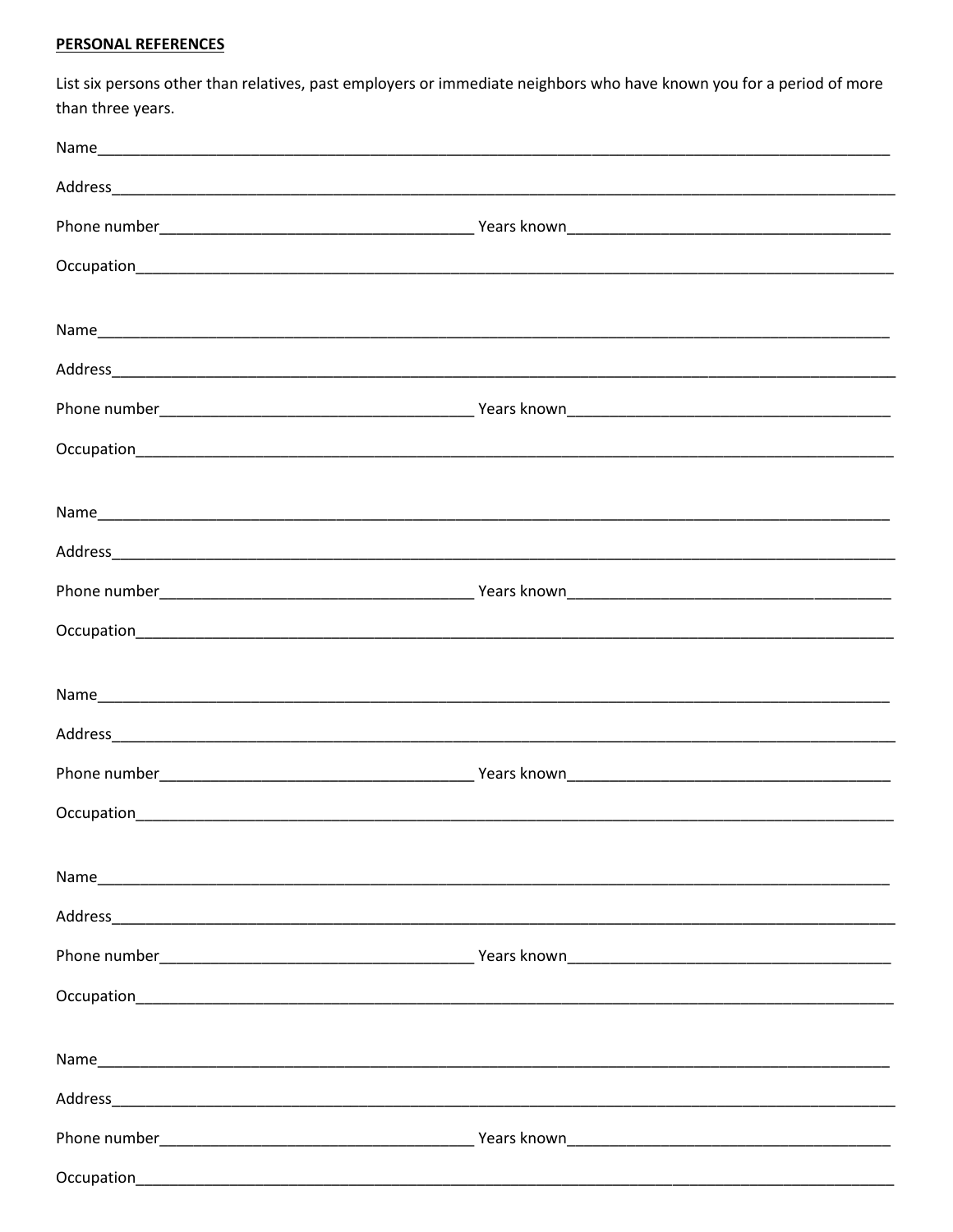### Village of Walton Hills, Ohio Police Department 7595 Walton Road Walton Hills, Ohio 44146

#### Police 440-232-1313 Fax 440-786-2975

#### **Release Waiver**

**Agreement** (Please read the following statements carefully)

I hereby affirm that the information provided on this application (and accompanying resume, if any) is true and complete to the best of my knowledge and agree that falsified information or significant omission may disqualify me from further consideration for employment and may be considered justification for dismissal if discovered at a later date.

I authorize persons, schools, current employer (if applicable) an previous employers and organizations named in this application (and accompanying resume, if any) to provide the Village of Walton Hills with any relevant information that may be required to arrive at an employment decision.

Signature\_\_\_\_\_\_\_\_\_\_\_\_\_\_\_\_\_\_\_\_\_\_\_\_\_\_\_\_

Date\_\_\_\_\_\_\_\_\_\_\_\_\_\_\_\_\_\_\_\_\_\_\_\_\_\_\_\_\_\_\_\_